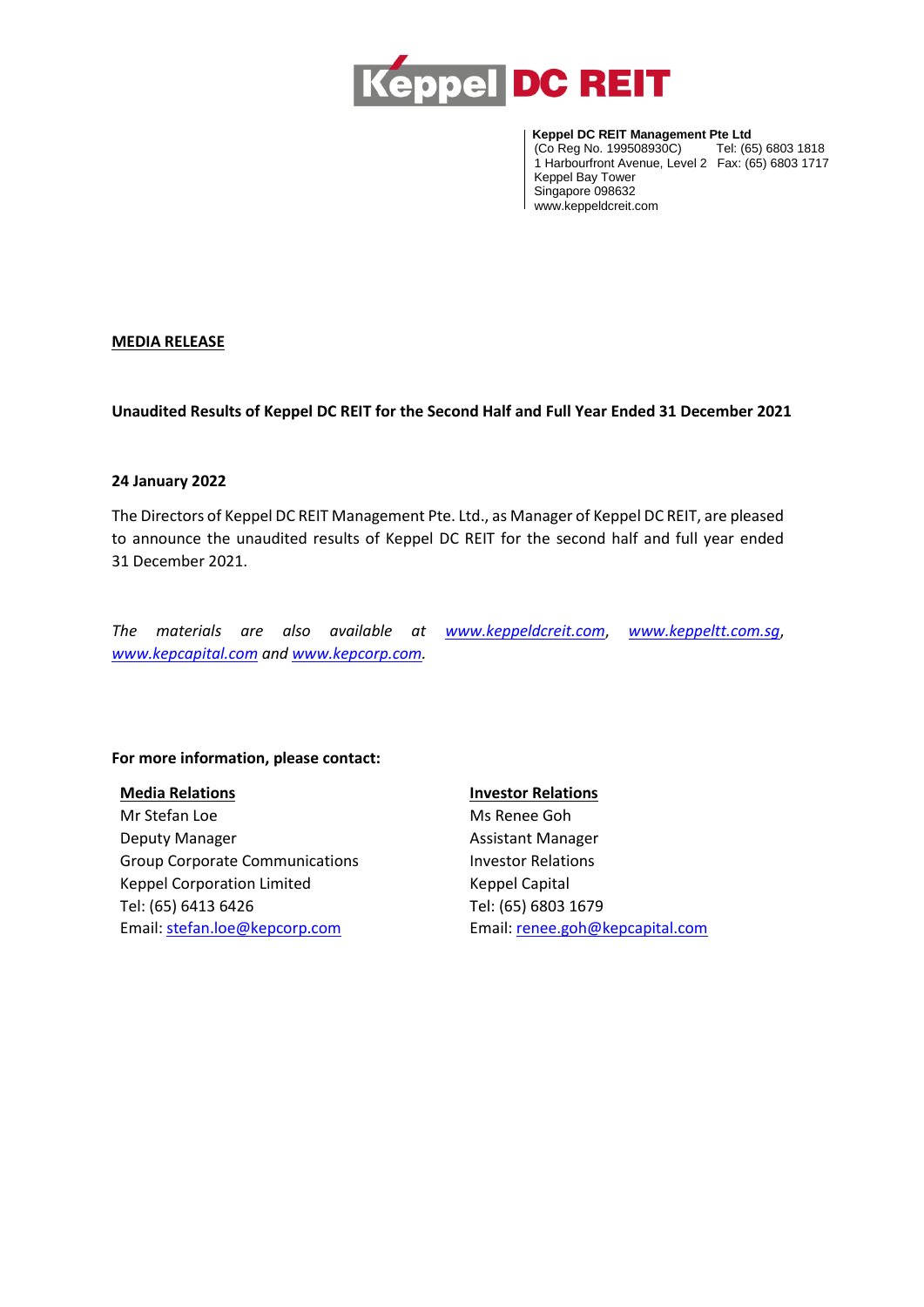# **Keppel DC REIT achieves 7.4% y-o-y growth in DPU for FY 2021**

## **Key Highlights**

- Distribution per Unit (DPU) of 9.851 cents for FY 2021, a 7.4% increase from FY 2020
- Higher distributable income (DI) in FY 2021 underpinned by contributions from new acquisitions and higher asset occupancies largely contributed by the completion of asset enhancement initiatives
- Keen focus on value creation with a record number of four accretive acquisitions and investments across strategic markets within one year
- Maintained stable portfolio metrics with high portfolio occupancy of 98.3% and long weighted average lease expiry of 7.5 years by leased area

| (5'000)                               | 2H       | 2H        | Change | <b>FY</b> | <b>FY</b> | Change |
|---------------------------------------|----------|-----------|--------|-----------|-----------|--------|
|                                       | 2021     | 2020      | %      | 2021      | 2020      | %      |
| <b>Gross Revenue</b>                  | 135,918  | 141,621   | (4.0)  | 271,065   | 265,571   | 2.1    |
| <b>Property Expenses</b>              | (11,598) | (11, 672) | (0.6)  | (22, 911) | (21, 405) | 7.0    |
| Net Property Income                   | 124,320  | 129,949   | (4.3)  | 248,154   | 244,166   | 1.6    |
| <b>Distributable Income</b>           | 87,350   | 81,935    | 6.6    | 171,606   | 156,915   | 9.4    |
| $DPU^{(1)}$ (cents)                   | 4.927    | 4.795     | 2.8    | 9.851     | 9.170     | 7.4    |
| Distribution Yield <sup>(2)</sup> (%) |          |           |        | 3.99      | 3.71      | 28bps  |

*(1) DPU was computed based on the distributable income to Unitholders and excludes capex reserves set aside. Keppel DC REIT has paid an advanced distribution of 1.421 cents per Unit to eligible Unitholders on 20 October 2021 for the period from 1 July to 22 August 2021 in connection with the private placement launched on 12 August 2021. For the period from 23 August to 31 December 2021, eligible Unitholders will receive a distribution of 3.506 cents per Unit.*

*(2) Based on FY 2021's closing price of \$2.470 per Unit.*

## **Financial Review**

Keppel DC REIT Management Pte. Ltd., the Manager of Keppel DC REIT, is pleased to announce that Keppel DC REIT has achieved DI of \$87.4 million for the second half of 2021 (2H 2021), bringing DI for FY 2021 to \$171.6 million.

The 9.4% year-on-year (y-o-y) growth in DI was supported by contributions from new acquisitions including Kelsterbach Data Centre in Germany (May 2020), Amsterdam Data Centre (December 2020) and Eindhoven Campus (September 2021) in the Netherlands; the completion of Intellicentre 3 East Data Centre (IC3 East DC) development at Intellicentre Campus in Sydney, Australia in July 2021; as well as the completion of asset enhancement initiatives at data centres in Dublin and Singapore in 1Q 2021.

Accordingly, Keppel DC REIT has declared a DPU of 4.927 cents for 2H 2021, which includes the advanced distribution of 1.421 cents per Unit in relation to the private placement in August 2021. This brought DPU for FY 2021 to 9.851 cents, a 7.4% increase from 9.170 cents in FY 2020.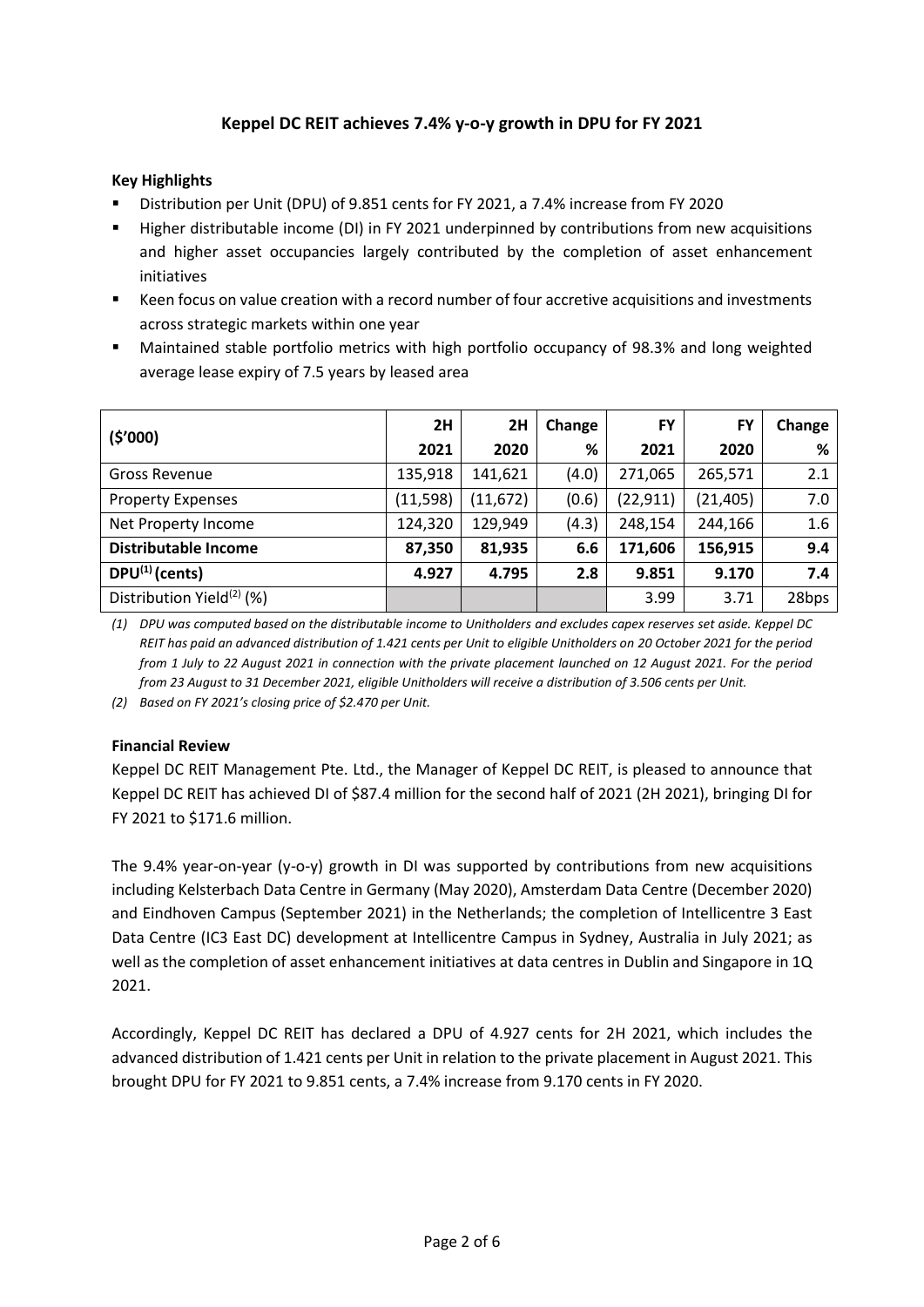#### **Portfolio Review**

Value creation remained a priority for Keppel DC REIT as the Manager continued to deliver on acquisitions and portfolio optimisation efforts, in line with its aim to grow its portfolio of data centre assets, with at least 90% of its assets under management (AUM) invested in data centres.

In September 2021, Keppel DC REIT acquired Eindhoven Campus, its third data centre in the Netherlands. In December 2021, Keppel DC REIT completed the acquisition of Guangdong Data Centre, marking its maiden entry into the data centre market in China. It has also completed its investment in bonds and preference shares issued by M1 Network Private Limited. Keppel DC REIT ended 2021 with the announcement of the acquisition of London Data Centre in Bracknell, which will strengthen its foothold in the top global data centre hub of London. The acquisition was completed in January 2022.

In July 2021, the Manager completed the development of IC3 East DC, which saw the commencement of a new 20-year triple net master lease with Macquarie Data Centres for both Intellicentre 2 Data Centre and IC3 East DC, collectively renamed as Intellicentre Campus, which will further strengthen stable distributions to Unitholders. In 3Q 2021, Keppel DC REIT completed the divestment of iseek Data Centre in Brisbane, which is in line with Keppel DC REIT's strategy to continually review and selectively consider divestments to ensure an optimal portfolio mix.

The value creation initiatives, combined with portfolio valuation uplifts, saw Keppel DC REIT's AUM grow to \$3.4 billion as at 31 December 2021, up from \$3.0 billion a year ago. Assuming the acquisition of London Data Centre was completed in 2021, Keppel DC REIT's AUM would be \$3.5 billion as at 31 December 2021.

As part of its proactive asset and lease management efforts, the Manager concluded new, renewal and expansion leases for the data centres, with leases renewed ahead of expiry. As at 31 December 2021, the portfolio occupancy rate was 98.3%, the highest since the IPO listing in December 2014 with a long weighted average lease expiry (WALE) of 7.5 years by leased area, a 10.3% increase from a year ago. The improved portfolio performance was driven by active acquisitions and strong asset management, which is in line with the goal to provide stable and long-term income to Unitholders.

## **Capital Management**

In 4Q 2021, the Manager extended two SGD-denominated loans amounting to S\$275 million for two years until 2027; and another GBP-denominated loan of GBP 11.2 million for five years until 2027. Keppel DC REIT also obtained a six-year revolving credit facility of S\$150 million and a five-year RMB 400 million credit facility during the quarter.

As at end-2021, Keppel DC REIT's average cost of debt remained low at 1.6% per annum and interest coverage ratio is high at 10.8 times. Aggregate leverage remained healthy at 34.6%, and the debt maturity profile well-spread at 3.9 years.

The Manager continues to monitor risk exposure to interest rate fluctuations and safeguard against evolving market conditions. Approximately 74% of the REIT's borrowings have been hedged through floating-to-fixed interest rate swaps, with the remaining unhedged borrowings in Euro. Keppel DC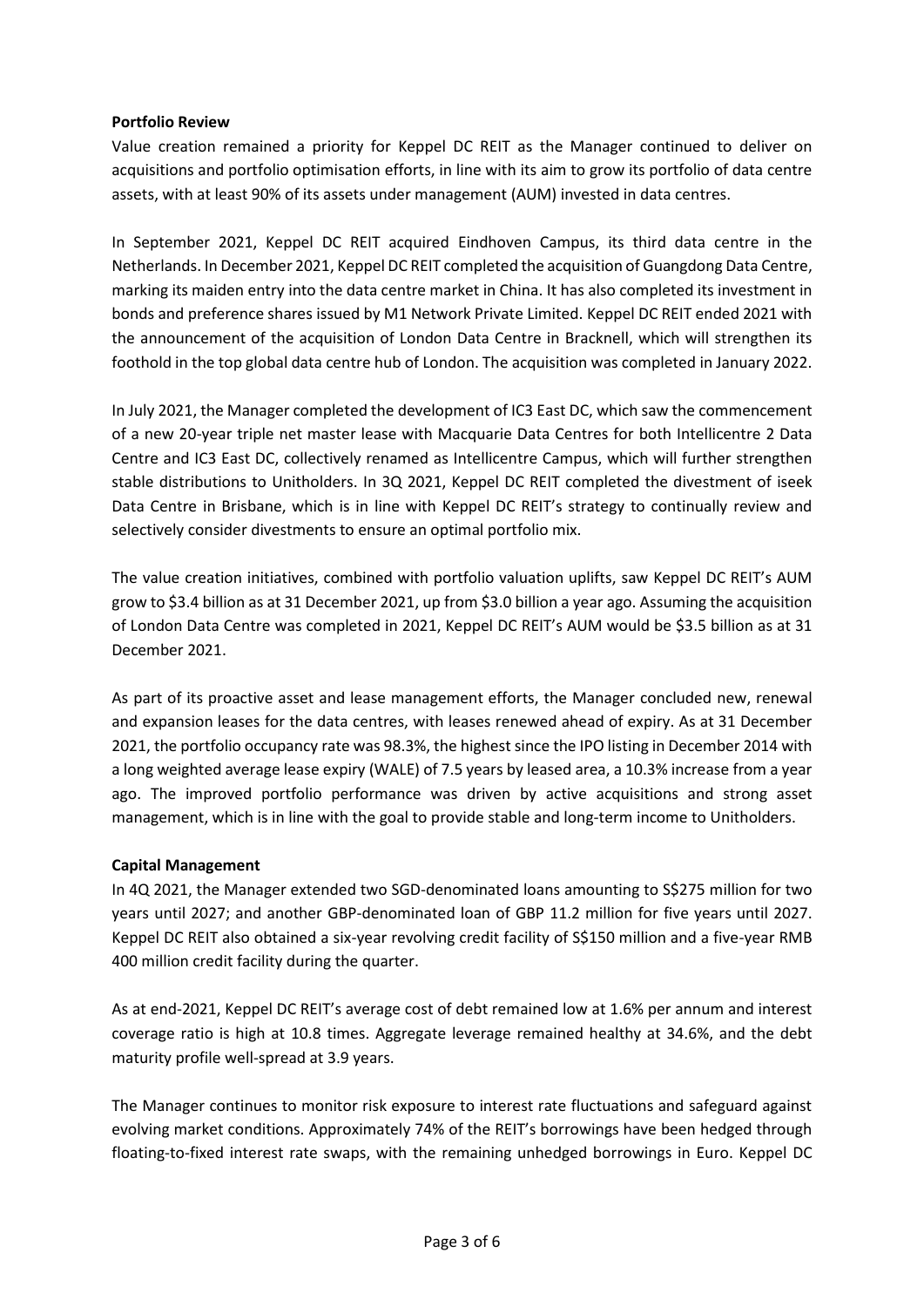REIT's forecasted foreign sourced distributions have also been substantially hedged with foreign currency forward contracts until 1H 2023 to enhance the stability of distributions to Unitholders.

### **Ensuring Sustainable Growth**

Adopting a holistic approach in managing its business, Keppel DC REIT also considers material environmental, social and governance (ESG) issues in its business strategy and operations guided by the three thrusts of its Sustainability Framework – Environmental Stewardship, Responsible Business, and People and Community:

**Environmental Stewardship:** *In line with Keppel's Vision 2030, Keppel DC REIT will do its part to combat climate change, and is committed to improving resource efficiency and reducing its environmental impact.*

- To progressively reduce our combined Scope 1 and Scope 2 emissions with an aim to halve this by 2030 from a 2019 baseline.
- To introduce renewable energy<sup>1</sup> (RE) to at least 50% of the colocation assets by 2030, as well as encourage RE use at all other portfolio assets.
- To achieve at least a 10% reduction in effective PUE for colocation assets that undergo major asset enhancement<sup>2</sup> works, by 2025 from a 2019 baseline.
- Commitment to align reporting with the recommendations of the Taskforce on Climate-related Financial Disclosures (TCFD).

**Responsible Business:** *The long-term sustainability of Keppel DC REIT's business is driven at the highest level of the organisation through a strong and effective board, good corporate governance and prudent risk management.*

- Uphold strong corporate governance, robust risk management, as well as timely and transparent communications with stakeholders.
- Uphold high standards of cybersecurity and data protection best practices through the Keppel Cybersecurity governance structure, with zero incidents of data breaches and non-compliance with data privacy laws.
- Maintain high standards of ethical business conduct and compliance best practices, with zero incidents of fraud, corruption, bribery and non-compliance with laws and regulations.
- To obtain and maintain green certification for all Singapore colocation assets by 2025 and obtain green certification for all colocation assets by 2030.
- $\bullet$  To achieve an above satisfactory score for our Annual Customer Satisfaction Survey<sup>3</sup>.
- Commitment to aim for zero client dissatisfaction over the physical security of all our colocation properties for our Annual Customer Satisfaction Survey.

<sup>&</sup>lt;sup>1</sup> This includes exploring the use of solar powered ancillary equipment (e.g. signage lights).

<sup>&</sup>lt;sup>2</sup> Major asset enhancement defined as any capex above S\$1 million targeted at enhancing asset value and/or revenue but excludes repairs and maintenance as well as replacement.

<sup>3</sup> Ratings based. A scale of 1-5 is used in the survey. The higher the score, the more satisfied/confident the client is with Keppel DC REIT's assets.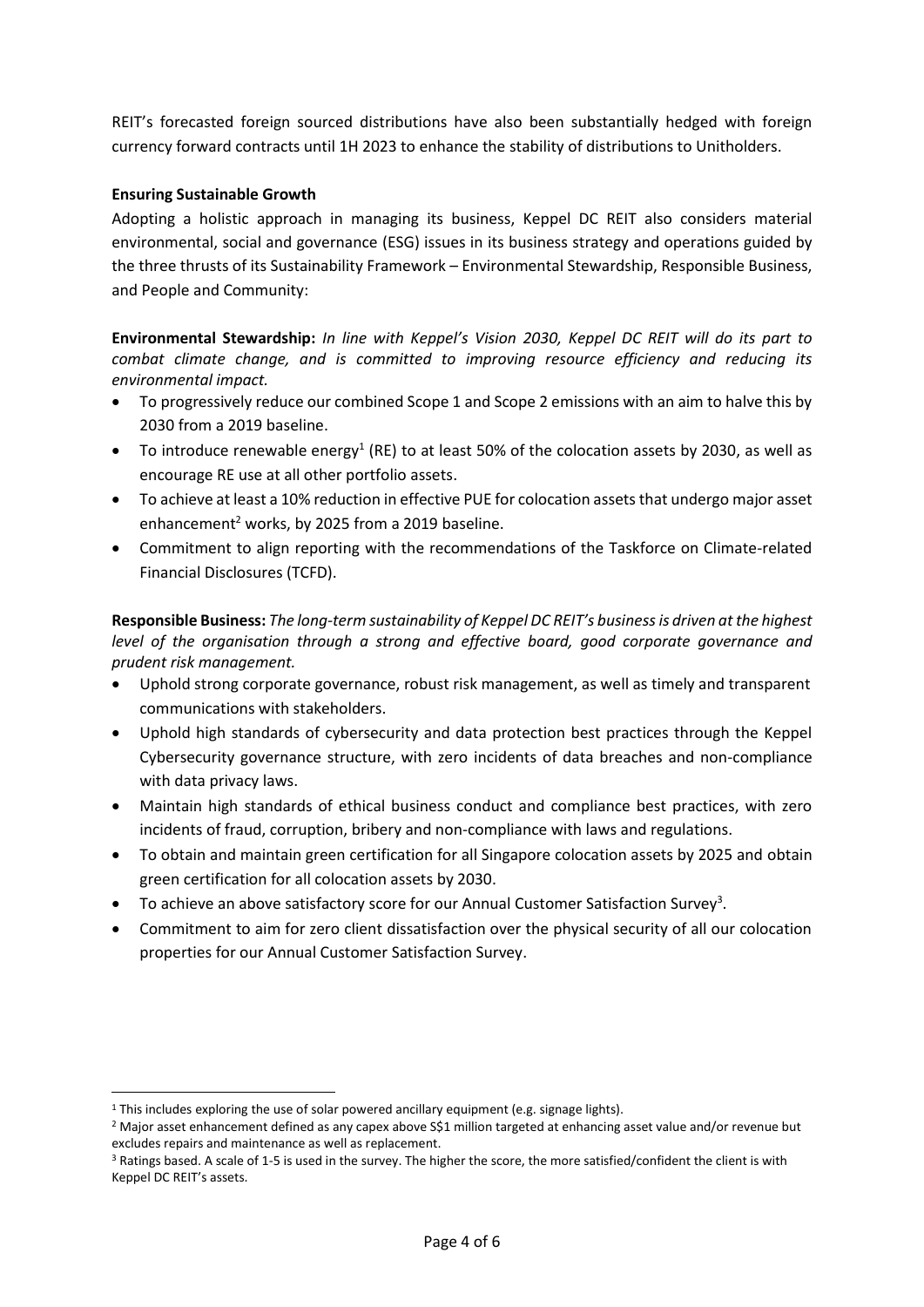**People and Community:** *People are the cornerstone of Keppel DC REIT's business. Keppel DC REIT is committed to providing a safe and healthy workplace, investing in developing and training its people, and uplifting communities wherever it operates.*

- To achieve 25% female directors on the Board by 2025.
- Provide a safe and healthy environment for all stakeholders, adopting the Keppel Zero Fatality Strategy to achieve a zero fatality workplace.
- Achieve at least 20 hours of training hours per employee in 2022.
- Achieve at least 75% in employee engagement score in 2022.
- Engage with local communities and contribute to Keppel Capital's target of >500 hours of staff volunteerism in 2022.

Keppel DC REIT's commitment to sustainable growth is further reflected in its 'A' rating by the MSCI ESG Ratings assessment, which was designed to measure a company's resilience to long-term, industry material ESG risks. In 2021, Keppel DC REIT was ranked 6<sup>th</sup> in the Governance Index for Trusts and 31<sup>st</sup> in the Singapore Governance and Transparency Index under the REITs and Business Trusts Category.

### **Looking Ahead**

The World Bank projects that global growth will decelerate to 4.1% this year from 5.5% in 2021, amid COVID-19 flare-ups, diminished government policy support and supply chain disruptions. The global outlook is clouded by various downside risks, including new COVID-19 variants, and a rise in inflation. However, increased investments in digital infrastructure and adoption of and access to technologies bodes well for the digital economy.

According to research by IT research and consultancy Gartner, data centre systems spending in 2022 is forecast to reach US\$207 billion, a 5.8% increase from 2021<sup>4</sup>. Synergy Research Group expects hyperscalers to continue to aggressively expand their operations, with rapid growth of both enterprise and consumer-oriented cloud markets<sup>5</sup>. Market watchers also expect strong demand for data centres in key global markets to continue throughout 2022<sup>6,7</sup>.

Keppel DC REIT is well-positioned to benefit from the positive industry trends. Its strong operational expertise, extensive industry network and healthy balance sheet enable it to capture strategic opportunities as they arise. Keppel DC REIT will also leverage the Keppel ecosystem in providing endto-end solutions from project development to facilities management and innovative carbon reduction solutions to grow sustainably. Keppel DC REIT's Sponsor and Keppel's private data centre fund have more than \$2 billion of assets under management and development. Keppel DC REIT may look to potentially acquire these assets if it is beneficial to the Unitholders.

- END -

<sup>4</sup> [Gartner Forecasts Worldwide IT Spending to Exceed \\$4 Trillion in 2022, Gartner, 20 October 2021](https://www.gartner.com/en/newsroom/press-releases/2021-10-20-gartner-forecasts-worldwide-it-spending-to-exceed-4-trillion-in-2022)

<sup>5</sup> [As Two of the Top Four US Data Center Operators are Acquired, M&A Pushes Towards New Heights, Synergy Research](https://www.srgresearch.com/articles/as-two-of-the-top-four-us-data-center-operators-are-acquired-ma-pushes-towards-new-heights)  [Group, 15 November 2021](https://www.srgresearch.com/articles/as-two-of-the-top-four-us-data-center-operators-are-acquired-ma-pushes-towards-new-heights)

<sup>6</sup> JLL, Catch 22 APAC Commercial Real Estate Outlook, 2 December 2021

<sup>7</sup> CBRE, 2022 EMEA Outlook, 9 December 2021